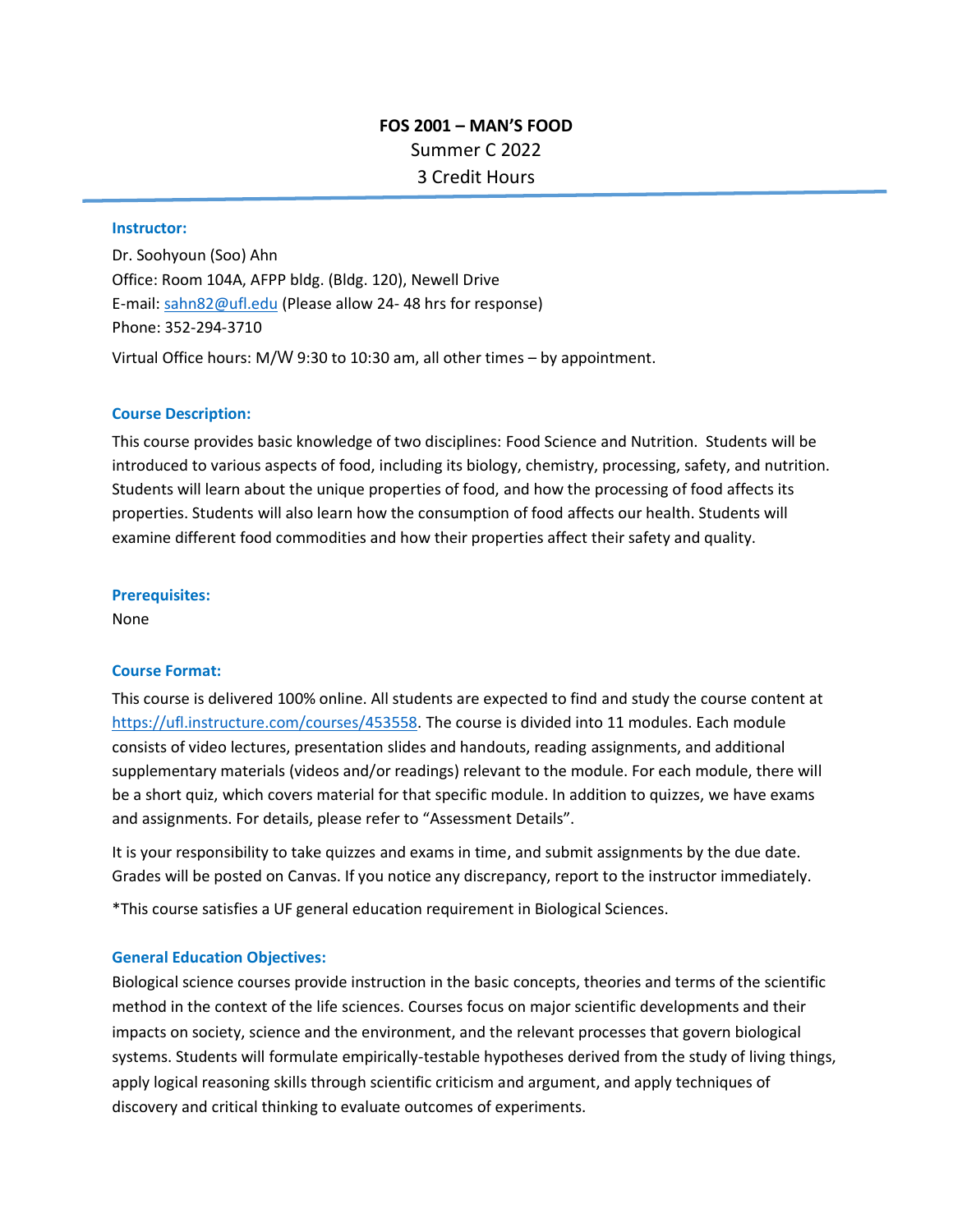# **Course Goals:**

By the end of the course, students should

- 1. Be familiar with a vocabulary of nutrition and food science terms and their definitions
- 2. Know how to select healthy and nutritious food
- 3. Describe different food commodities and their distinct chemical properties
- 4. Be familiar with practices to keep food safe
- 5. Understand nutrition and food science is integrated with biological and chemical principles
- 6. Be familiar with career choices in food science and nutrition
- 7. Understand scientific reporting on research and/or issues in nutrition and food science

# **Textbook:**

"Understanding Food : Principles and Preparation", 6th Ed., Amy Brown, Cengage MindTap\*, 2019. (Available through UF All Access).

\**MindTap provide the e-textbook with additional features such as practice quizzes. UF Bookstore also sells looseleaf paper copy of the textbook for student who opt in for MindTap. Purchasing this bundle of MindTap and paper copy gives a significant discount over purchasing a hardcopy textbook only.* 

Keep in mind Cengage MindTap purchase allows the access to the e-book test for one term. So if you prefer keeping the textbook beyond the term or prefer hard copy textbook, you can opt out from UF AllAccess and purchase the hard copy from any book store. In this course, we will not use any publisher materials for quizzes or exams. Textbook is required only for reading assignment purposes.

## **Grading:**

| Assessment                                           | Weight |
|------------------------------------------------------|--------|
| Quizzes (9) (the lowest grade dropped)               | 25%    |
| Exams $(3)$                                          | 40%    |
| Assignments (2)                                      | 30%    |
| Participation (pop up quizzes during video lectures) | 5%     |
| Total                                                | 100%   |

### **Grading scale:**

| <b>Passing</b><br>grade | A        | $B+$ | B               | $B -$ | $C+$  |          | $C-$     | D+       | D        | D-       |          |
|-------------------------|----------|------|-----------------|-------|-------|----------|----------|----------|----------|----------|----------|
| <b>Course</b>           | $89.5 -$ |      | $86.5 - 82.5 -$ | 79.5- | 76.5- | $72.5 -$ | $69.5 -$ | $66.5 -$ | $62.5 -$ | $59.5 -$ | $<$ 59.5 |
| Average<br>%            | 100      | 89.4 | 86.4            | 82.4  | 79.4  | 76.4     | 72.4     | 69.4     | 66.4     | 62.4     |          |

\*There is NO grading on a curve or rounding up in this course.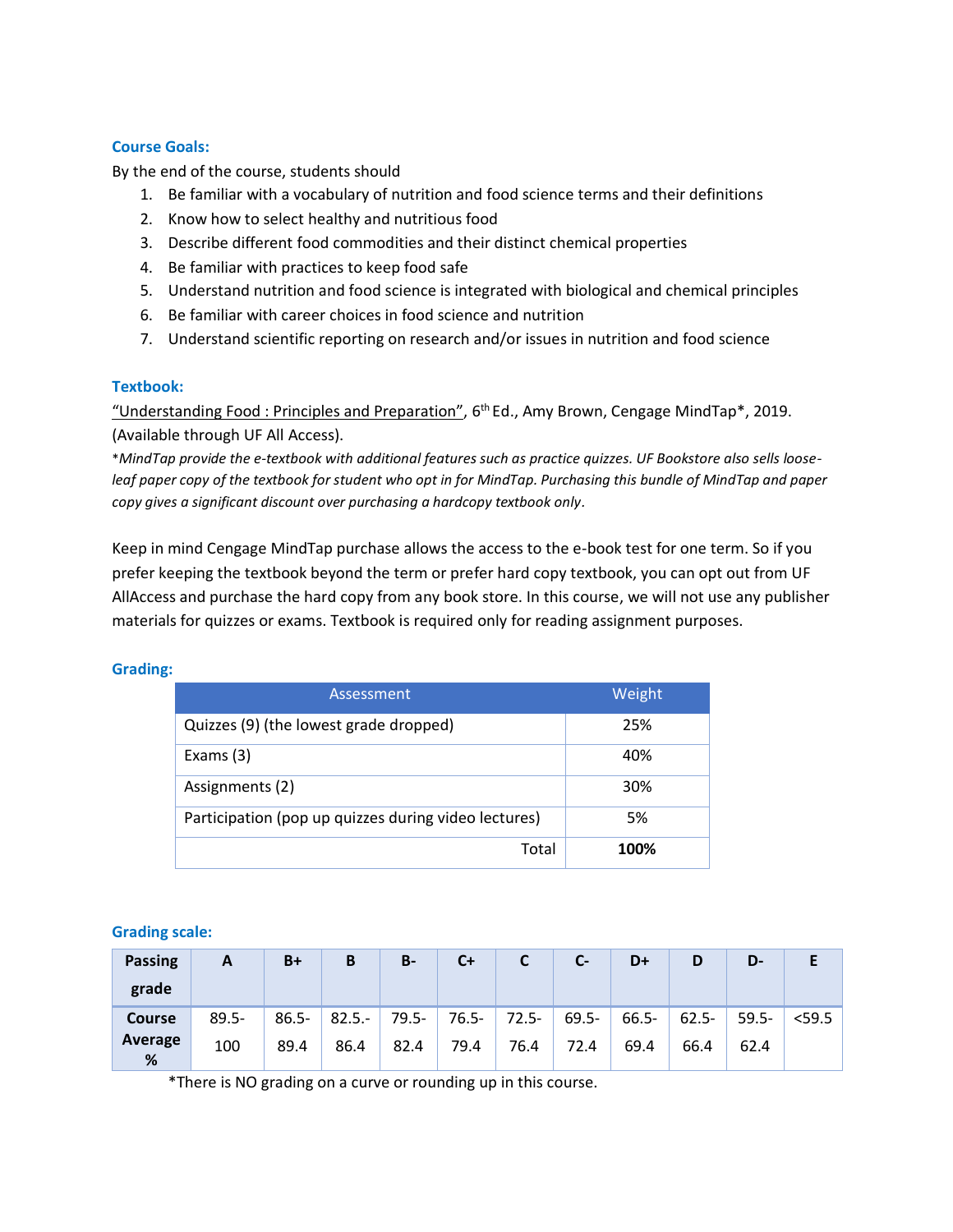## **Assessment Details:**

There are 9 weekly quizzes, 3 exams and 2 assignments in this course. Additionally, several optional activities for extra credit will also be given throughout the semester.

1) *Module assessment quizzes:* There are **9** assessment quizzes, and each quiz covers the lecture contents (except the first syllabus quiz). The quizzes should be taken online via the Canvas. The questions will be multiple choice or True/False questions selected from a question pool (10 questions for each quiz). The quizzes are **open-note,** so you can use class notes or lecture handouts. Each quiz will be timed and should be completed **in 20 min**. You will have 2 attempts for each quiz, and the higher grades will be used as your final grade. The second attempt is optional. It is only to give you a chance to improve your grade/study more if you did not do well on your first attempt. Please remember you still need to complete your second attempt before the due.

All quizzes will be open on Thursday, and should be taken by Sun that week (it will be closed at 11:59 pm on Sun). It is important that you read and watch the lecture for the covered module before taking the quiz. Out of 9 quizzes, I will drop the lowest grade and count the other 8 quizzes towards your final grade. There is **no makeup or due extension** for missed quizzes unless the absence was excused by the instructor (and this is why I drop the lowest grades). There is no quiz in the exam week. For details, please refer to the course outline.

2) *Exams:* There are **3** exams. Each exam covers multiple modules (but non-cumulative) and contains multiple choice and True/False questions. They are open-note<sup>1</sup> exams, a will be **proctored by Honorlock**. All exams should be taken online via the Canvas. Each exam will be timed and should be **completed in 60 min**. As in quizzes, exams will be open on Thursday, and should be taken by Sunday (closed at 11:59 pm).

Honorlock is an online proctoring service that allows you to take your exam from the comfort of your home. You DO NOT need to create an account, download software or schedule an appointment in advance. Honorlock is available 24/7, and all that is needed is a computer, a working webcam, and a stable Internet connection.

<sup>1</sup> **(IMPORTANT) Exam Rules are 1) Only lecture notes (handouts or your own note) will be allowed. No textbook** is allowed. Since our textbook is e-textbook, you will not be able to get access to the textbook during the exam. **2) Lecture notes or presentations should be printed in advance to the exam**. Honorlock will prevent you from opening other tabs, windows, or applications during the exam so that you cannot look up the information from the computer during the exam. Other than printed lecture notes/presentations, you can use your own notes taken during the lecture. If you have taken your notes digitally, you will not be able to use them during the exam (unless you find a way to print them out in advance). Plan accordingly. 3) **Use of electronic devices (phone, tablet, laptop) is prohibited** (other than the computer you are taking the exam with) during the exam. Honorlock detects the use of secondary electronic device and will flag your exam. Use of the electronic device is serious violation of student honor code and will be treated as such, potentially resulting failing grade and other consequences.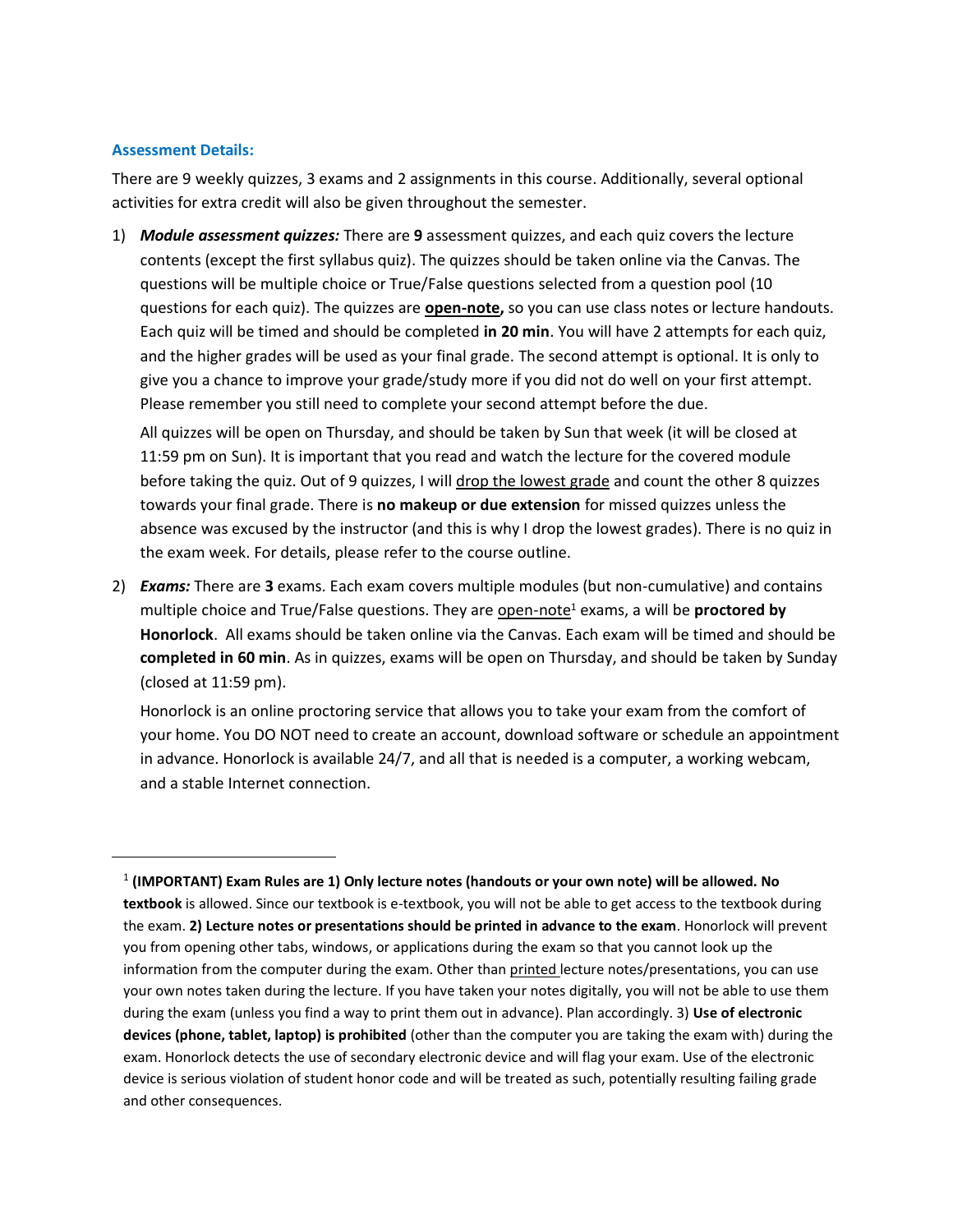To get started, you will need Google Chrome and to download the Honorlock Chrome Extension. You can download the extension at [www.honorlock.com/extension/install.](http://www.honorlock.com/extension/install) When you are ready to test, log into Canvas, go to your course, and click on your exam. Clicking "Launch Proctoring" will begin the Honorlock authentication process, where you will take a picture of yourself, show your ID, and complete a scan of your room. Honorlock will be recording your exam session by webcam as well as recording your screen. Honorlock also has an integrity algorithm that can detect search-engine use, so please do not attempt to search for answers, even if it's on a secondary device. Honorlock support is available 24/7/365. If you encounter any issues, you may contact them by live chat, phone (844-243-2500), and/or email [\(support@honorlock.com\)](mailto:support@honorlock.com).

- 3) *Assignments:* There are 2 assignments in this course. These assignments are related to course materials, and you will learn how to apply your learning to real-word situations. Detailed instructions for each assignment will be provided in the course website in canvas. You will have **3 weeks to complete** each assignment. All assignments should be submitted electronically through Canvas.
- 4) *Activities for extra credits:* There are several activities in this course to earn extra credit, including self-introduction in Canvas Discussion in the first week of the semester, Honorlock practice quiz before the first exam, and mini-assignment. These activities are **optional**, and simply given to improve you grade. Detailed instructions for each activity will be provided in the course website in canvas.

# **Make-Up Exam and Late Submission Grading Policy:**

Open and closing dates for quizzes/exams and due dates for assignments/discussions are listed below in the course outline. It is your responsibility to take quizzes/exams and submit assignments/discussion posts by the due date. Since both quizzes and exams are administered with multi-day time window (Thu-Sun), you already have flexibility in your scheduling and thus I offer make-up on a very limited basis. There is **no make-up for quizzes** (instead, I will drop two lowest grades). For exams, make-ups will be considered **only for legitimate reasons with proper documentation**. Acceptable reasons include illness, serious family emergencies, jury duties, and participation in official university activities (e.g. athletic competition). Make-up exam request must be made **prior to the scheduled exam date**. Any request made after the due will not be honored (except medical emergency with proper proof).

For assignments and discussions, you can request due extension **only for legitimate reasons with proper documentation**. If you submit assignments after the due date without the pre-approved due extension, I will still accept the submission, but **with 10% deduction each day** past a due date.

Requirements for class attendance and make-up exams, assignments and other work are consistent with university policies that can be found at: [https://catalog.ufl.edu/UGRD/academic](https://catalog.ufl.edu/UGRD/academic-regulations/attendance-policies/)[regulations/attendance-policies/.](https://catalog.ufl.edu/UGRD/academic-regulations/attendance-policies/)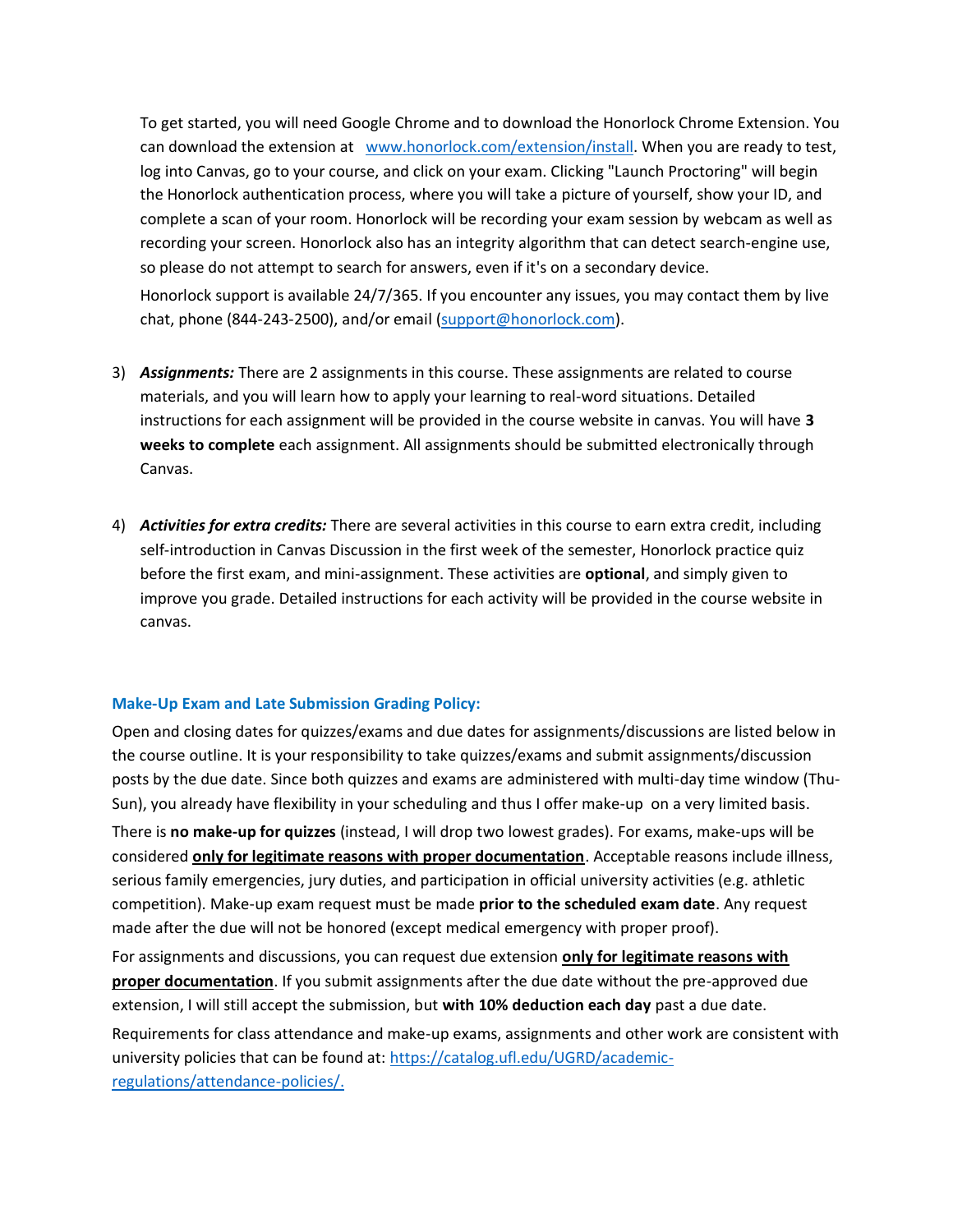#### **Due Extension Policy:**

If you have the legitimate reasons that are consistent with UF policy, you could ask for extension of due dates for assignment or discussion posting. The request must be made **prior to the due date** with proper documentation, and depending on the situation, 3-7 days of extension will be given. If the arrangement for extension request is not made, any assignments and postings submitted after the due will be considered late and late submission policy will be applied (see above).

#### **Course Communication**

Important announcements related to the course will be made through Canvas under Announcements. This will also generate an email that will be delivered to your Gatorlink email. In this course, I mostly communicate with students via e-mail (the one on file with UF). So, if you use other e-mail accounts, please check your UF e-mail regularly or set-up forwarding on the UF system. While I do my best to reply to your emails as quickly as possible, please allow 48 hours to receive a reply.

| <b>Week</b><br>(Dates) | <b>Module /Topic</b>                                                | Students' required activities, exams, quizzes <sup>1</sup>                                        |
|------------------------|---------------------------------------------------------------------|---------------------------------------------------------------------------------------------------|
| 1 (May 9)              | Course Introduction                                                 | EC <sup>2</sup> : Introduce yourself<br>$\bullet$<br>Syllabus Quiz                                |
| 2 (May 16)             | Module 1. Importance of Food Selection                              | Module 1 Quiz<br>$\bullet$<br>EC <sup>2</sup> : Honorlock quiz<br>$\bullet$                       |
| 3 (May 23)             | Module 2. Composition of Food                                       | Module 2 Quiz<br>$\bullet$                                                                        |
| 4 (May 30)             | Module 3. Dietary Guidance and<br>Assessment                        | Module 3 Quiz<br>$\bullet$<br><b>Assignment 1. Meal Analysis (Due Jun 20)</b>                     |
| 5 (Jun 6)              | Module 4. Food Safety<br>(including guest lecture by Dr. Schneider) | Exam 1 (module 1-4)<br>$\bullet$                                                                  |
| 6 (Jun 13)             | Module 5. Meat, Poultry, Fish                                       | Module 5 Ouiz<br>$\bullet$<br>EC <sup>2</sup> : I know What You Ate During Summer<br><b>Break</b> |
| 7 (Jun 20)             |                                                                     | <b>Summer Break</b>                                                                               |
| 8 (Jun 27)             | Module 6. Milk, Dairy, Eggs                                         | Module 6 Quiz<br>$\bullet$                                                                        |
| 9 (Jul 4)              | Module 7. Vegetables, Fruits, Grains                                | Module 7 Quiz<br>$\bullet$<br>Assignment 2. Design your product/recipe<br>(Due Jul 25)            |
| 10 (Jul 11)            | Module 8. Fats. Oils, Sweets                                        | Exam 2 (module 5-8)<br>$\bullet$                                                                  |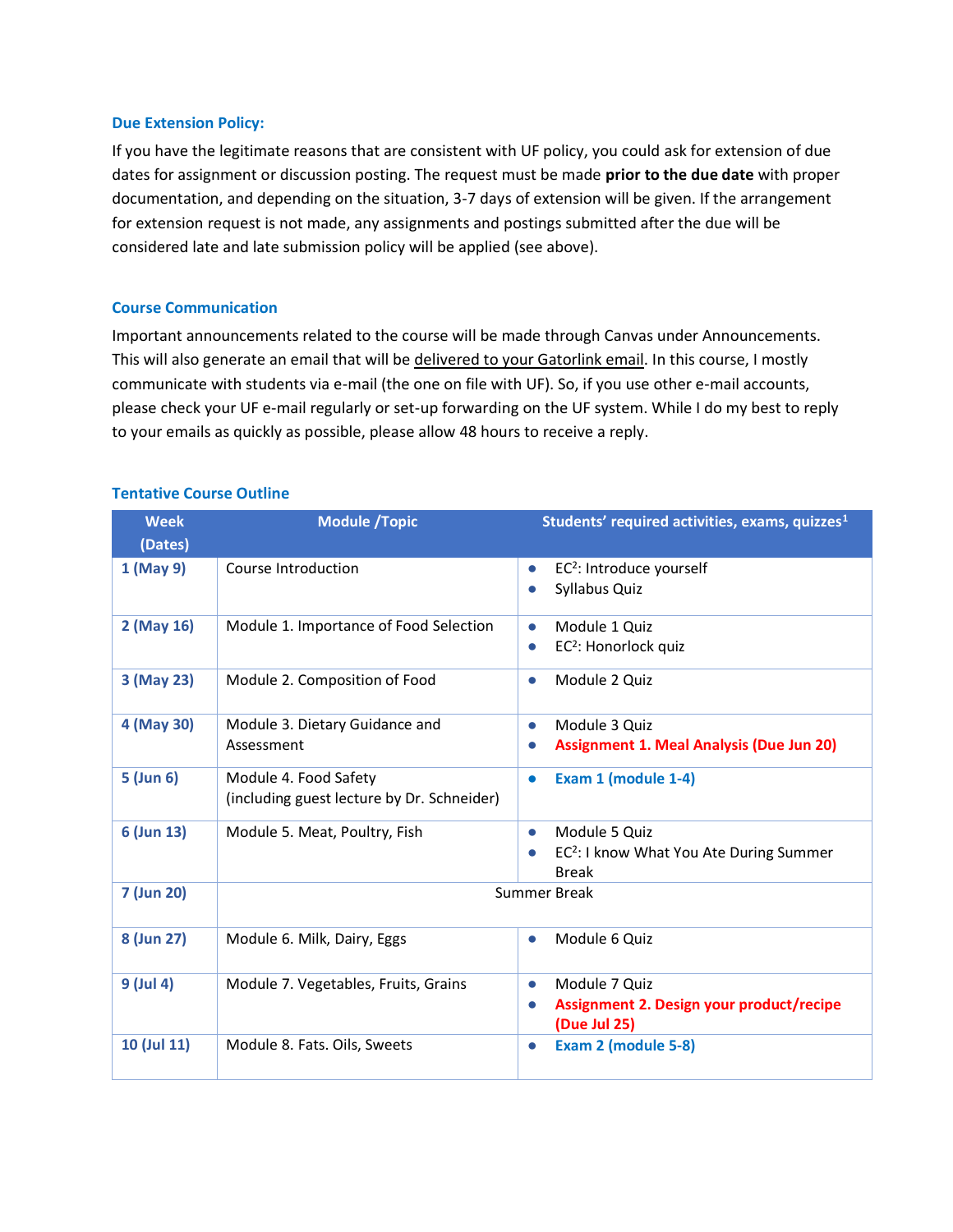| 11 (Jul 18) | Module 9. Food Product Development<br>(Guest lecture by Dr. Renee Goodrich-<br>Schneider) - Will open on Jul 11           | Module 9 Quiz                                        |
|-------------|---------------------------------------------------------------------------------------------------------------------------|------------------------------------------------------|
| 12 (Jul 25) | Module 10. Food Processing<br>(Guest lecture by Dr. Andrew MacIntosh)                                                     | Module 10 Quiz                                       |
| 13 (Aug 1)  | Module 11. Careers in Food Science and<br><b>Nutrition</b><br>(Guest lecture by Dr. Charlie Sims and Ms.<br>Laura Acosta) | Exam 3 (modules 9-11) - closes on Aug 5 <sup>3</sup> |

<sup>1</sup>Details on each requirement are shown in the table below

<sup>2</sup>EC: Extra-credit activity

<sup>3</sup>Exam 3 schedule will be different from other exams due to UF grade submission timeline.

# **Quiz, Exam, Assignment, and Discussion Schedule**

| <b>Type</b>                                    | <b>Materials</b> | <b>Opening Date /</b> | <b>Closing Date /</b> |  |  |
|------------------------------------------------|------------------|-----------------------|-----------------------|--|--|
|                                                | <b>Covered</b>   | <b>Posting Date</b>   | <b>Submission Due</b> |  |  |
| <b>Syllabus Quiz</b>                           | <b>Syllabus</b>  | <b>May 12</b>         | <b>May 15</b>         |  |  |
| Assessment Quiz*                               | Module 1         | <b>May 19</b>         | May 22                |  |  |
|                                                | Module 2         | <b>May 26</b>         | May 31**              |  |  |
|                                                | Module 3         | Jun 2                 | Jun 5                 |  |  |
|                                                | Module 5         | <b>Jun 16</b>         | <b>Jun 19</b>         |  |  |
|                                                | Module 6         | <b>Jun 30</b>         | <b>Jul 5**</b>        |  |  |
|                                                | Module 7         | Jul 7                 | <b>Jul 10</b>         |  |  |
|                                                | Module 9         | <b>Jul 21</b>         | <b>Jul 24</b>         |  |  |
|                                                | Module 10        | <b>Jul 28</b>         | <b>Jul 31</b>         |  |  |
| Exam 1                                         | Module 1-4       | Jun 9                 | <b>Jun 12</b>         |  |  |
| Exam 2                                         | Module 5-8       | <b>Jul 14</b>         | <b>Jul 17</b>         |  |  |
| Exam $3***$                                    | Module 9-11      | Aug 1                 | Aug 5                 |  |  |
| <b>Assignment 1</b>                            | Module 1-3       | <b>May 30</b>         | <b>Jun 20</b>         |  |  |
| <b>Assignment 2</b>                            | Module 1-9       | Jul 4                 | <b>Jul 25</b>         |  |  |
| Extra credit activity 1<br>(Self-introduction) | N/A              | May 9                 | <b>May 16</b>         |  |  |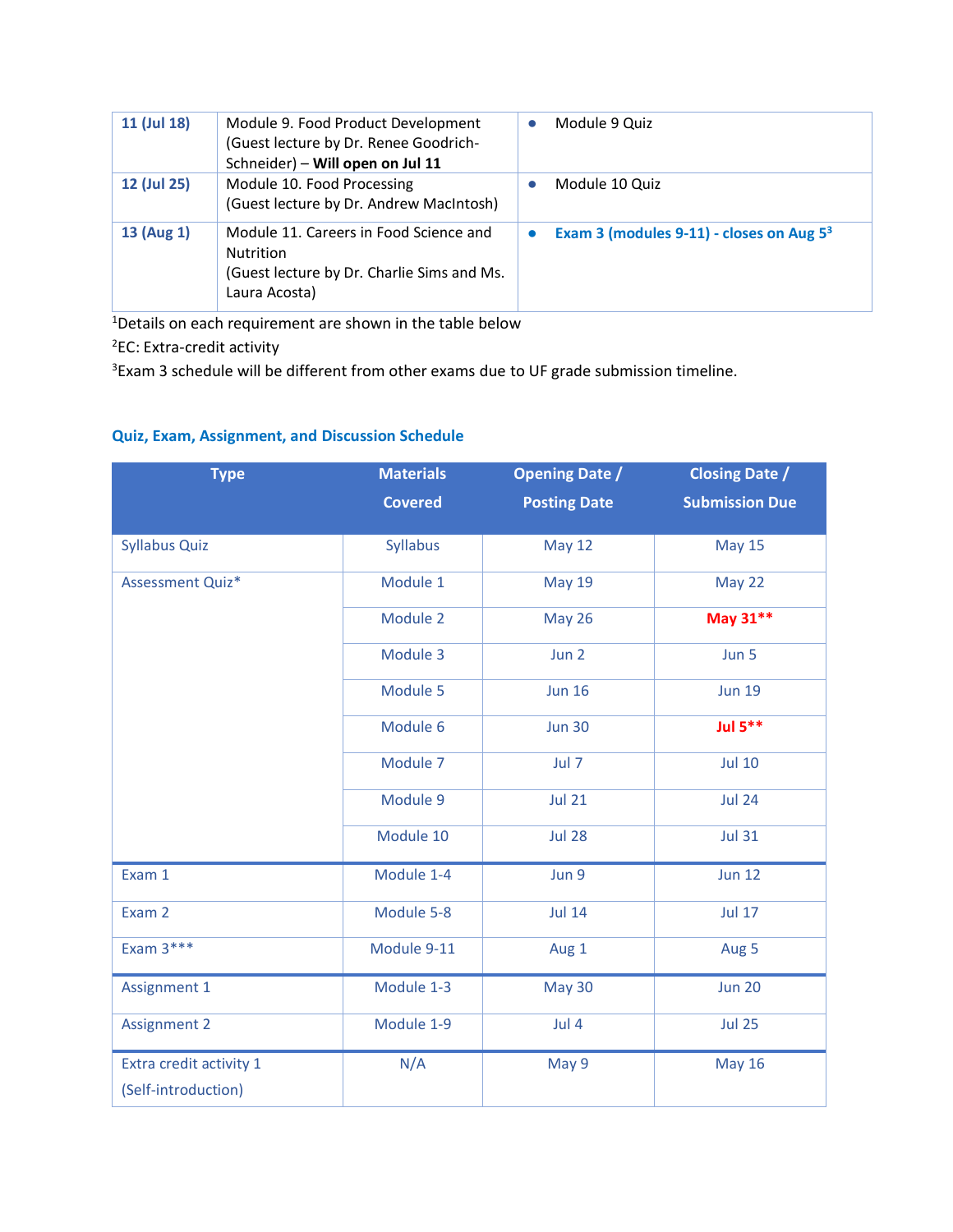| Extra credit activity 2     | N/A        | May 9         | Jun 8 |
|-----------------------------|------------|---------------|-------|
| (Honorlock quiz)            |            |               |       |
| Extra credit activity 3     | Module 1-4 | <b>Jun 13</b> | Jul 5 |
| (I know What You Ate During |            |               |       |
| <b>Summer Break)</b>        |            |               |       |

*\*No module assessement quiz on the exam week*

*\*\*Please note the change. Since these are long weekends, the closing day is Tue instead of Sun.*

*\*\*\* Please note that Exam 3 opens on Mon and closes on Fri (different from regular Wed-Mon).*

# **Course Evaluation**

Students are expected to provide professional and respectful feedback on the quality of instruction in this course by completing course evaluations online via GatorEvals. Guidance on how to give feedback in a professional and respectful manner is available at [https://gatorevals.aa.ufl.edu/students/.](https://gatorevals.aa.ufl.edu/students/) Students will be notified when the evaluation period opens, and then can complete evaluations through the email they receive from GatorEvals, in their Canvas course menu under GatorEvals, or via [https://ufl.bluera.com/ufl/.](https://ufl.bluera.com/ufl/) Summaries of course evaluation results are available to students at [https://gatorevals.aa.ufl.edu/public-results/.](https://gatorevals.aa.ufl.edu/public-results/)

# **Student Complaints**

Each online distance learning program has a process for, and will make every attempt to resolve, student complaints within its academic and administrative departments at the program level. If you are unsure about who to contact at the program level please email [distance@dce.ufl.edu](mailto:distance@dce.ufl.edu) and a member of the distance learning staff will forward your complaint to the appropriate UF administrative authority. Further information can be found at: [https://distance.ufl.edu/student-complaint-process/.](https://distance.ufl.edu/student-complaint-process/)

# **Academic Honesty/Integrity**

You are required to abide by the Student Honor Code. Any violation of the academic integrity including cheating and plagiarism will result in a minimum academic sanction of failing grade on the assignment or exam/quiz. Any alleged violations of the Student Honor Code will result in a referral to Student Conduct and Conflict Resolution. Please review the Student Honor Code and Student Conduct Code at <https://sccr.dso.ufl.edu/policies/student-honor-code-student-conduct-code/>**.**

# **Software Policy**

All faculty, staff, and students of the university are required and expected to obey the laws and legal agreements governing software use. Failure to do so can lead to monetary damages and/or criminal penalties for the individual violator. Because such violations are also against university policies and rules, disciplinary action will be taken as appropriate.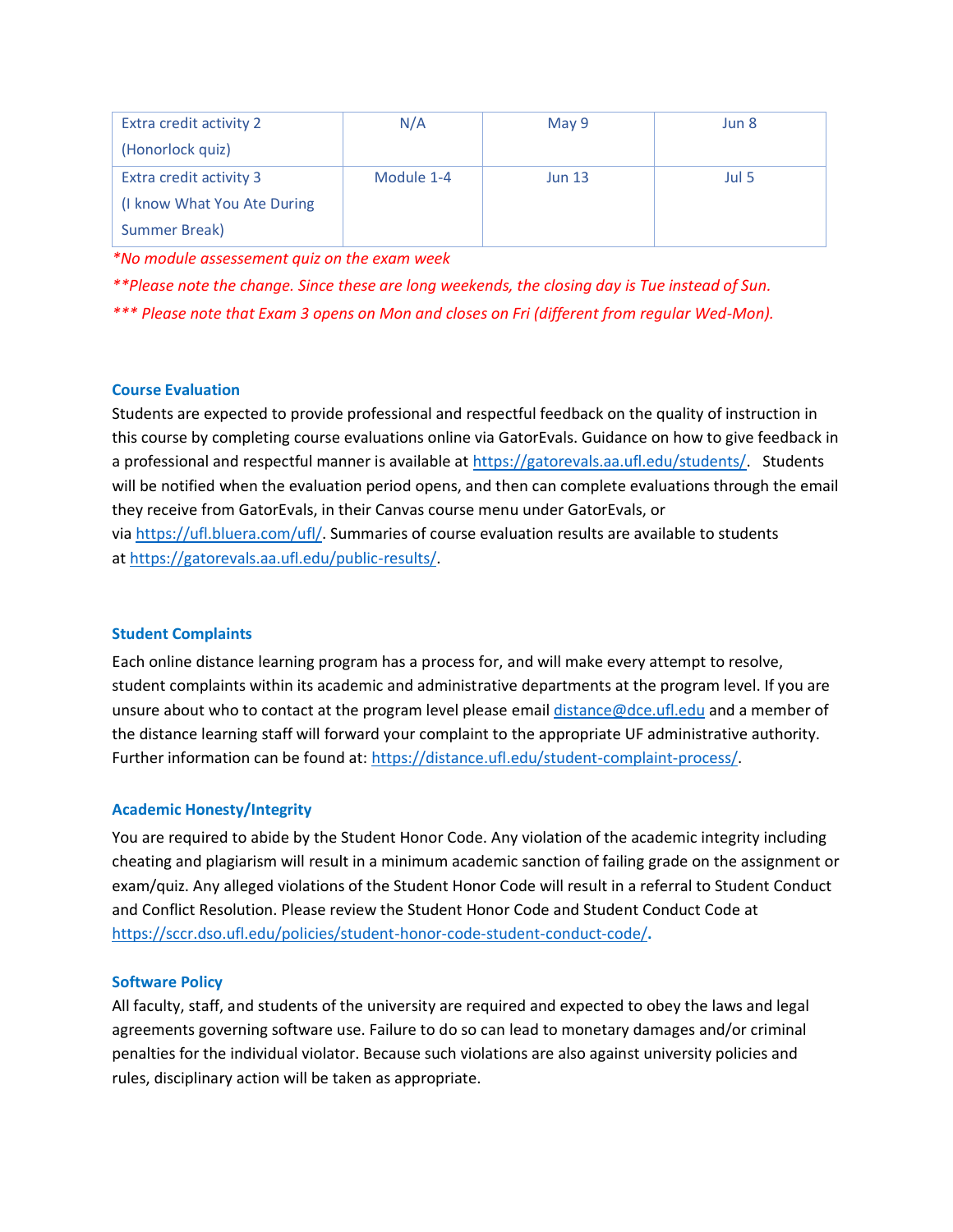## **Accommodation for Students with Disabilities**

Students with disabilities requesting accommodations should first register with the Disability Resource Center (352-392-8565[, https://disability.ufl.edu/\)](https://disability.ufl.edu/) by providing appropriate documentation. Once registered, students will receive an accommodation letter which must be presented to the instructor when requesting accommodation. Students with disabilities should follow this procedure as early as possible in the semester.

## **Netiquette:**

All members of the class are expected to follow rules of common courtesy in all email messages, threaded discussions, and chats. Please read the [Netiquette Guide for Online Courses.](https://www.cise.ufl.edu/wp-content/uploads/2019/08/CISE_Netiquette_Guide.pdf)

# **Online Security and Privacy:**

Remember that your password is the only thing protecting you from pranks or more serious harm.

- Don't share your password with anyone
- Change your password if you think someone else might know it
- Always logout when you are finished using the system

This course offers pre-recorded video lectures so there will not be any recording of class sessions.

For information about the privacy policies of the tools used in this course, see the links below:

- Instructure (Canvas)
	- o [Privacy Policy](https://www.instructure.com/policies/privacy)
	- o [Accessbility](https://www.instructure.com/canvas/accessibility)
- Zoom
	- [Privacy Policy](https://zoom.us/privacy)
	- [Accessibility](https://zoom.us/accessibility)
- Honorlock
	- [Privacy Policy](https://honorlock.com/student-privacy-statement/)
	- [Accessibility](https://honorlock.com/accessibility-statement/)

# **Campus Resources for Students**

## *Health and Wellness:*

- U Matter, We Care: If you or someone you know is in distress, please contact umatter@ufl.edu, 352-392-1575, or visit umatter.ufl.edu/ to refer or report a concern and a team member will reach out to the student in distress.
- Counseling and Wellness Center: Visit counseling.ufl.edu/ or call 352-392-1575 for information on crisis services as well as non-crisis services.